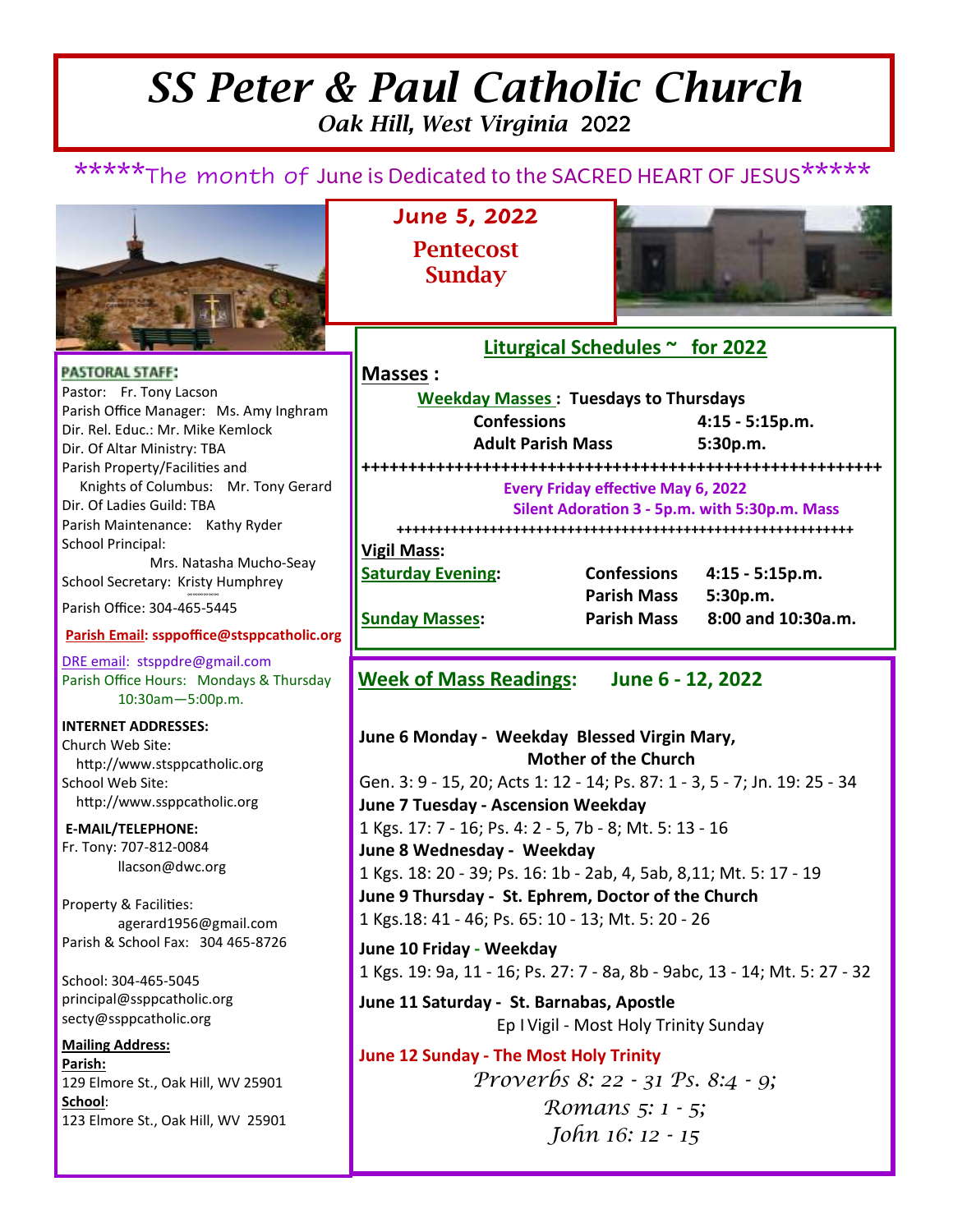| Sat. Jun. 4 Vigil                                                                                                 | <b>This Week's Mass Intentions</b>                                                                                   | Now Streaming our<br>10:30a.m. Mass service on<br>our Facebook Page! Look for<br><b>Sspp Church</b> (account Name) and<br>click on the link.                                         |                                 |                                                  |          | facebook.                                 |  |
|-------------------------------------------------------------------------------------------------------------------|----------------------------------------------------------------------------------------------------------------------|--------------------------------------------------------------------------------------------------------------------------------------------------------------------------------------|---------------------------------|--------------------------------------------------|----------|-------------------------------------------|--|
| 5:30p.m.                                                                                                          | †Joe & Elizabeth Kokoski<br>by, Rosemary Roberts                                                                     | A Family Perspective by Bud Ozar<br><b>Pentecost Sunday</b>                                                                                                                          |                                 |                                                  |          |                                           |  |
| <b>Sun. Jun. 5 Pentecost Sunday</b>                                                                               | Today's gospel tells us God actually wants to take up resi-<br>dence in your family, "We will come and make our home |                                                                                                                                                                                      |                                 |                                                  |          |                                           |  |
| 8:00a.m.                                                                                                          | †Patricia Klingler by,<br>her daughter Elizabeth                                                                     | with you." Every family is called to be a tabernacle where<br>God dwells. Is Jesus a permanent member of your family or<br>a temporary guest? Today the promise is given. The choice |                                 |                                                  |          |                                           |  |
|                                                                                                                   | 10:30a.m. For All Parishioners                                                                                       | is ours.                                                                                                                                                                             |                                 |                                                  |          |                                           |  |
|                                                                                                                   | Last Weeks Attendance and Giving (May 28/29, 2022)                                                                   |                                                                                                                                                                                      |                                 |                                                  |          |                                           |  |
| <b>No Weekday Masses</b>                                                                                          |                                                                                                                      |                                                                                                                                                                                      | Attendance                      |                                                  |          | <b>Regular Collection Combined Masses</b> |  |
|                                                                                                                   | June 6 - 10, 2022<br>(Priest Retreat)                                                                                |                                                                                                                                                                                      |                                 | <b>Wkly Offering</b>                             |          | \$1,864.00                                |  |
|                                                                                                                   |                                                                                                                      |                                                                                                                                                                                      |                                 | <b>School</b>                                    |          | \$225.00                                  |  |
| <b>Sat. Jun. 11</b>                                                                                               | <b>Vigil</b>                                                                                                         | 5:30p.m.                                                                                                                                                                             | 51                              | <b>Votives</b>                                   |          | \$26.00                                   |  |
| 5:30p.m.                                                                                                          | †Bonnie Sue Gillespie by,                                                                                            |                                                                                                                                                                                      |                                 | <b>Mass Stipend</b>                              |          | \$40.00                                   |  |
|                                                                                                                   | O'Neal Family                                                                                                        | 8:00a.m.                                                                                                                                                                             | 45                              | <b>Parish Maint.</b>                             |          | \$105.00                                  |  |
| <b>Sun. Jun. 12 Most Holy Trinity Sunday</b>                                                                      |                                                                                                                      |                                                                                                                                                                                      |                                 | <b>Easter Flwrs</b>                              |          | \$0.00                                    |  |
| 8:00a.m.                                                                                                          | For All Parishioners                                                                                                 | 10:30a.m.                                                                                                                                                                            | 65                              | Online                                           |          | \$330.00                                  |  |
| 10:30a.m.                                                                                                         | †Cathy Kachman by,                                                                                                   |                                                                                                                                                                                      |                                 | <b>Cemetery Maint.</b>                           |          | \$0.00                                    |  |
|                                                                                                                   | Mark & Shari Clevenger                                                                                               |                                                                                                                                                                                      |                                 | <b>Food Pantry</b>                               |          | \$0.00                                    |  |
| Sacraments:                                                                                                       |                                                                                                                      |                                                                                                                                                                                      |                                 | Give Love, Live Love Campaign as of May 31, 2022 |          |                                           |  |
| Annointing of Sick/Last Rites & visiting of the<br>sick/homebound - please notify Fr. Tony at (707-812-<br>0084). |                                                                                                                      | <b>Account Expenses:</b>                                                                                                                                                             |                                 | Total Given End of 2021/2022                     |          | \$100,000.00                              |  |
| Baptism:                                                                                                          |                                                                                                                      |                                                                                                                                                                                      |                                 | <b>Payment for School Playground</b>             |          | \$16,200.00                               |  |
| After proper Instructions - contact Fr. Tony to make ar-<br>rangements.                                           |                                                                                                                      |                                                                                                                                                                                      | <b>Initial Pymt to School</b>   |                                                  |          | \$5,147.04                                |  |
| Marriage: After proper instructions, Pre-Cana seminars,                                                           |                                                                                                                      |                                                                                                                                                                                      | <b>School Scholarships</b>      |                                                  |          | \$2,250.00                                |  |
| contact Fr. Tony 6 months in advance before date of                                                               |                                                                                                                      |                                                                                                                                                                                      | <b>School/Parish Bonuses</b>    |                                                  |          | \$6,300.00                                |  |
| marriage.                                                                                                         |                                                                                                                      |                                                                                                                                                                                      | <b>Philippines Recovery</b>     |                                                  |          | \$500.00                                  |  |
|                                                                                                                   | <b>SCHOOL NEWS Position Available</b>                                                                                |                                                                                                                                                                                      | <b>Ryder Funeral Assistance</b> | <b>Total after expenses</b>                      |          | \$500.00<br>\$69,102.96                   |  |
| Sts. Peter & Paul School is looking for an elementary<br>teacher for the 2022-2023 school year. Candidate should  |                                                                                                                      | Deposits Made over period of month+<br>Interest Earned (12/2020-3/2022)+                                                                                                             |                                 |                                                  |          | \$14,540.10<br>\$172.63                   |  |
|                                                                                                                   | have a bachelor's degree, preferably in education. Appli-<br>cant needs to be able to create lesson plans& implement |                                                                                                                                                                                      |                                 | <b>NEW ACCOUNT BALANCE</b>                       | Ξ        | \$83,815.69                               |  |
| curriculum that aligns with state standards, have a pas-                                                          |                                                                                                                      | New Deposit 2022/23 -                                                                                                                                                                |                                 |                                                  | \$600.00 |                                           |  |
| sion for teaching, and support students in their academ-                                                          |                                                                                                                      |                                                                                                                                                                                      | <b>May 2022</b>                 |                                                  | \$130.00 |                                           |  |
| ics. Qualified applicants should have a teaching certificate                                                      |                                                                                                                      |                                                                                                                                                                                      |                                 |                                                  |          |                                           |  |
| or be willing to pursue certification. If interested: contact                                                     |                                                                                                                      |                                                                                                                                                                                      | <b>May Interest Earned</b>      |                                                  | \$14.82  |                                           |  |
|                                                                                                                   | Principal Natasha Seay at school (304-465-5045) for                                                                  |                                                                                                                                                                                      |                                 |                                                  |          |                                           |  |
| more information.                                                                                                 |                                                                                                                      |                                                                                                                                                                                      |                                 | Grand Total as of May 16, 2022= \$84,573.86      |          |                                           |  |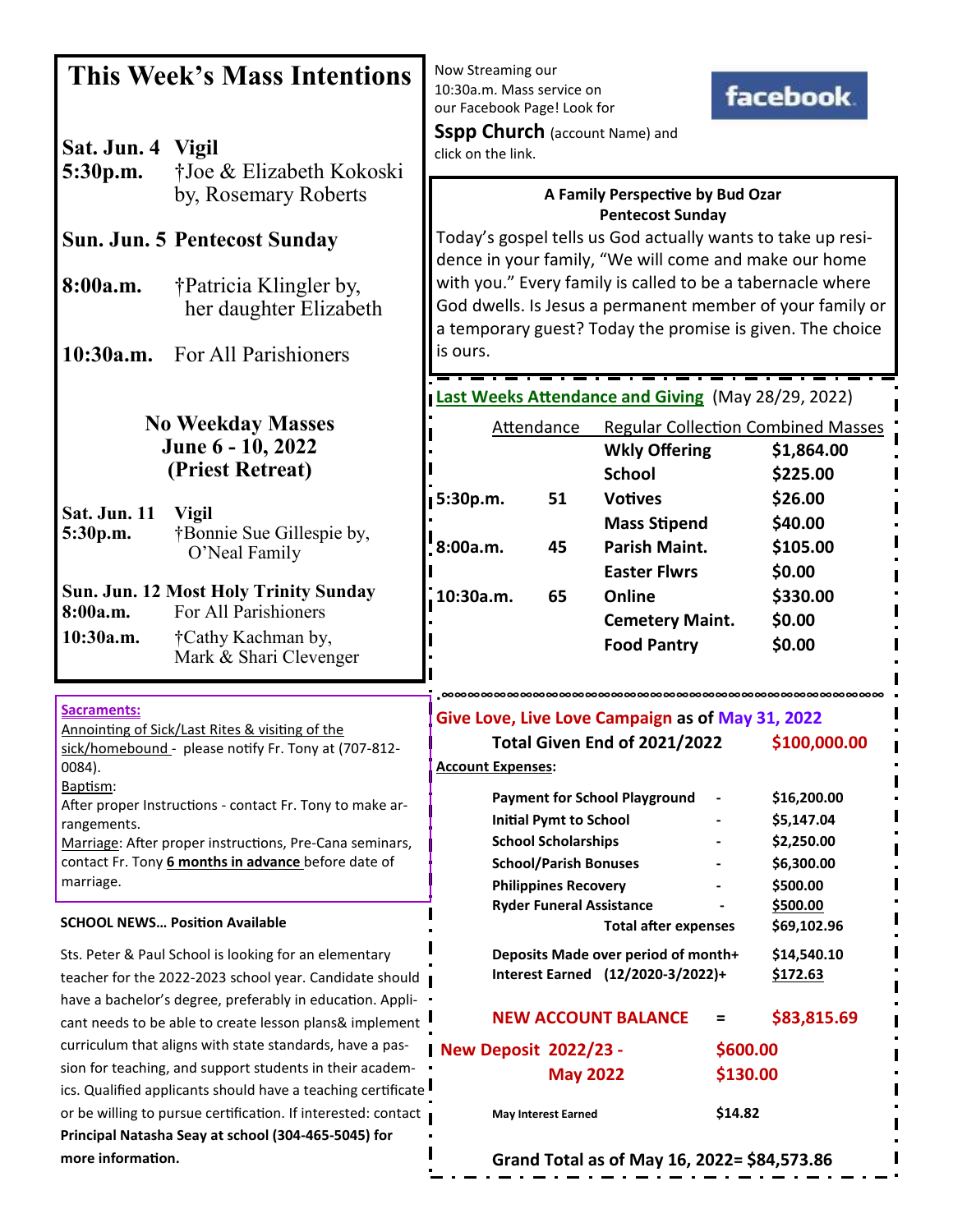# *HOPE SCHOLARSHIPS*

*Scholarships for Sts. Peter and Paul School* 

*Please contact Mrs. Natasha Seay, Principal, for more information (304-465-5045)* 

## *Announcements*

- *(1) Starting May 2022 Every Friday there will be a silent adoration from 3 5:00p.m., then mass at 5:30p.m.*
- *(2) School Enrollment: Pre School is very full now, thank you. Kindergarten has 8 spots still available. HOPE Scholarships are now available - also we have some scholarships from very generous parishioners.*
- *(3) Scholarships are available to those who desire to enroll at school K 4.*
- *(4) Confirmation Class Summer Break from May 29, 2022, Sunday. Classes will resume August 7, 2022, Sunday. Classes will continue into its last phase until October, 2022. There will be a Guest Speaker for the month of August 2022. Confirmation Retreat on September 17, 2022 (Saturday) at John XXIII Pastoral Center in Charleston.*
- *(5) Please don't forget our "COMING TOGETHER AGAIN" parish party on June 26, 2022 Sunday after the 10:30am Mass. Le us all get together as a family once more. Kindly fill out our Guest List - how many people you will bring - and our volunteer list to help us in making this once a year get together a success!*
- *(6) June 6 10, 2022 Monday through Friday NO WEEKDAY MASSES/CONFESSIONALS/HOLY HOUR All the Priests of the Diocese of Wheeling-Charleston, both Diocesan and Religious, active or retired will be attending an obligatory Priests Retreat. Please pray for the Priests.*
- *(7) The Month of June: is dedicated to the Sacred Heart of Jesus., the Church celebrate the Solemnity of the Sacred Heart of Jesus on Friday, following the Second Sunday after Pentecost. (June 24)*
- *(8) IMPORTANT DATES of JUNE: SOLEMNITIES* 
	-
	- **June 05** Pentecost Sunday June 12 Holy Trinity Sunday June 19 Corpus Christi Sunday June 24 Sacred Heart of Jesus

### **Food Pantry Assistance**

With the already high cost of food rising, the Food Pantry of SSPP would like to extend a helping hand to all of our parish members and school parents who might need some assistance in helping stock their pantry from our pantry. The Food Pantry will be available Monday—Friday, 830am to 3pm in the Fr. Moore Room. Anthony Gerard will be available to assist in putting a bag together of items we have in stock.



**2022 CSA Goal:** 

 **\$17,395** 

**Amount Pledged as of May 31, 2022:** 

 **\$2,420 (14%)** 

Meeting Scheduled:

Knights of Columbus monthly meeting will be Tuesday, June 21, 2022, in the Father Moore Room. The meeting will follow the Knights mass at 5:30pm.

Be sure to bring Rosary and .25¢ for a new program.

# Knights of Columbus

Oak Hill Council #16224 and Fourth Degree Assembly #1523 Are proud to support Sts. Peter & Paul school financially, spiritually and voluntarily. School dads - Help Us Help our School - Join the Knights of Columbus! (The largest Catholic, Family, fraternal, service organization in the world.) For more information, call the church office at 301-465-5445.St. Francis/Sts. Peter & Paul Annual Rum-

mage sale is set for August 12 - 13, 2022 in Beckley. More information this summer concerning dates & times of donation drop-offs will be placed in the bulletin as more particulars are shared.